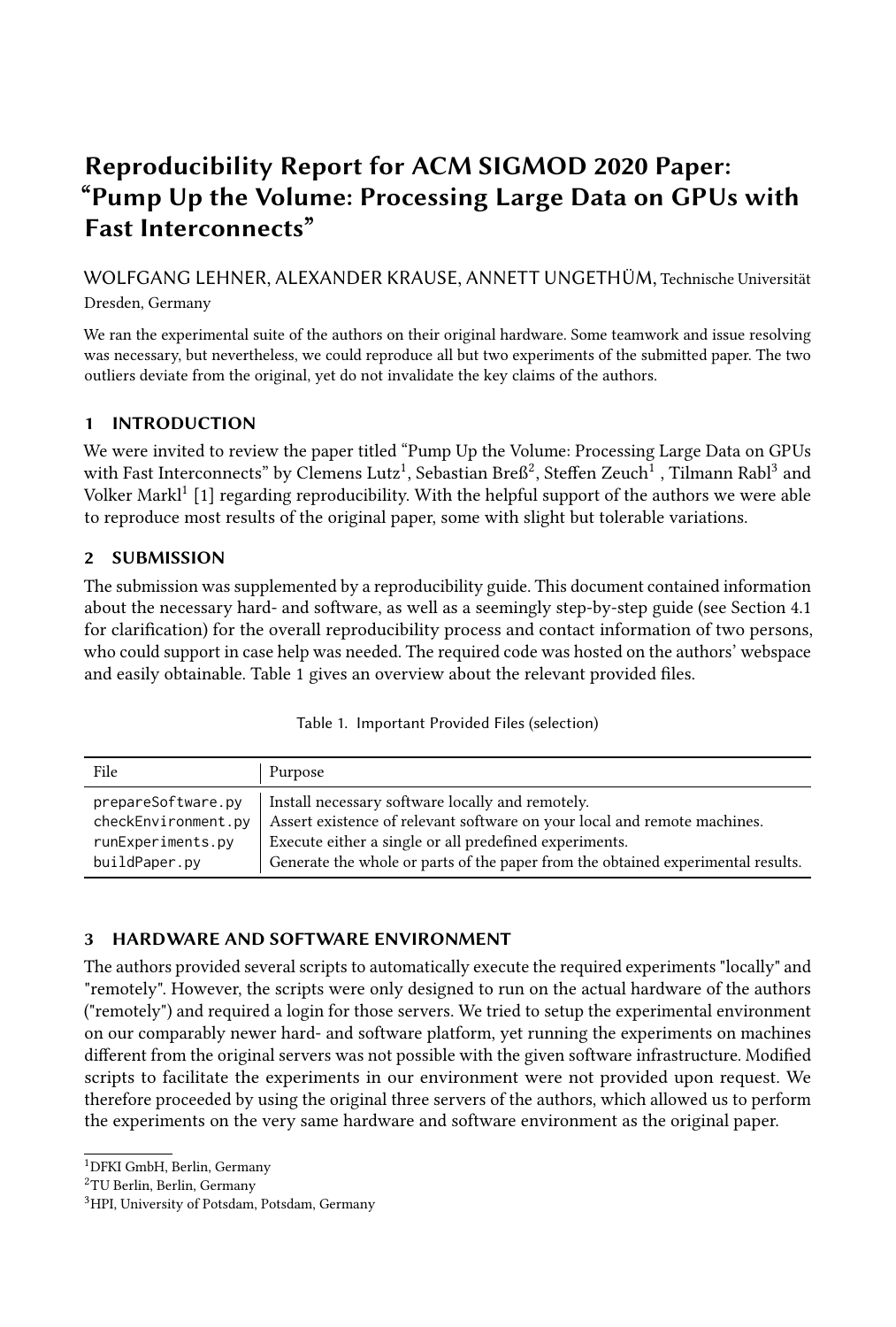#### 4 REPRODUCIBILITY EVALUATION

### <span id="page-1-0"></span>4.1 Process

We identified the infrastructural limitations early in the process and contacted the authors in order to discuss necessary steps to be taken. For gaining access to the three servers we had to apply for a temporary account of the authors' university. In addition, a separate user was created on the machines. The authors took care of installing/setting up all the necessary software on those servers. Connecting to the servers was realized through the university's ssh gate server. There, the access is provided on the basis of a ticket that is only valid for one day. Application has to be done through a command line prompt once again every day. Unfortunately, the expiration problem was only discovered days later, when the runExperiments.py had been killed through connection loss, which in turn led to a delay in the result generation process. The scripts generated csv result files for their respective experimental run. However, once the experiment failed, we could only rerun the whole experiment instead of only the failed configurations, which invalidated all older result files and voided previous time investments. Despite using command line arguments for a longer ticket duration, the ssh session expired randomly before the expected expiration date, thus we could still not use the runAll switch to execute all experiments simultaneously.

The authors estimated an accumulated runtime of 2 days. Due to the necessary ssh ticket renewal, we could not run all experiments automatically. Furthermore, some experiments took much longer than expected, with the strongest deviation being 26 hours and 30 minutes as opposed to estimated 2 hours and 30 minutes. Since the runExperiments.py does not support running a user defined selection of experiments but either a single one or all together, we ran all experiments manually and individually in a serial manner.

Throughout the whole process, the authors were very responsive and eager to help debug and resolve the various issues with their scripts or crashing experiments. Every occurring problem was resolved very fast.

#### <span id="page-1-1"></span>4.2 Results

The provided scripts allow to generally reproduce the overall outcome of the paper. However, there are some differences which are hard to explain from an external point of view without the possibility to inspect hardware internals.

#### Detailed results.

- (1) Introduction (Fig. 1) Difference between measured memory and NVLink bandwidth is larger than in the original paper. This is not problematic at all, it is rather helpful to underline the statement of the paper.
- (2) Analysis of a fast interconnect (Fig. 3) Differences to the original paper are mostly insignificant, with one exception: In Fig. 2(b), the measured random memory access bandwidth on the Xeon is increased by more than 18% when trying to reproduce the results. This changes the ranking of NVLink and CPU memory random access. The results are not completely inexplicable, because the distribution of the data (e.g. how many pages have to be touched) influences the efficient bandwidth of random memory access.
- (3) Experiments: Join Throughput w/ different transfer methods (Fig. 12) Unified migration and unified prefetch show an even lower throughput in our reproduction. Again, this is rather profitable for the overall story. The remaining differences are insignificant.
- (4) Experiments: Join Throughput w/ base data on different processors (Fig. 13) An almost perfect match.
- (5) Experiments: Join Throughput w/ hash table on different processors (Fig. 14) An almost perfect match.